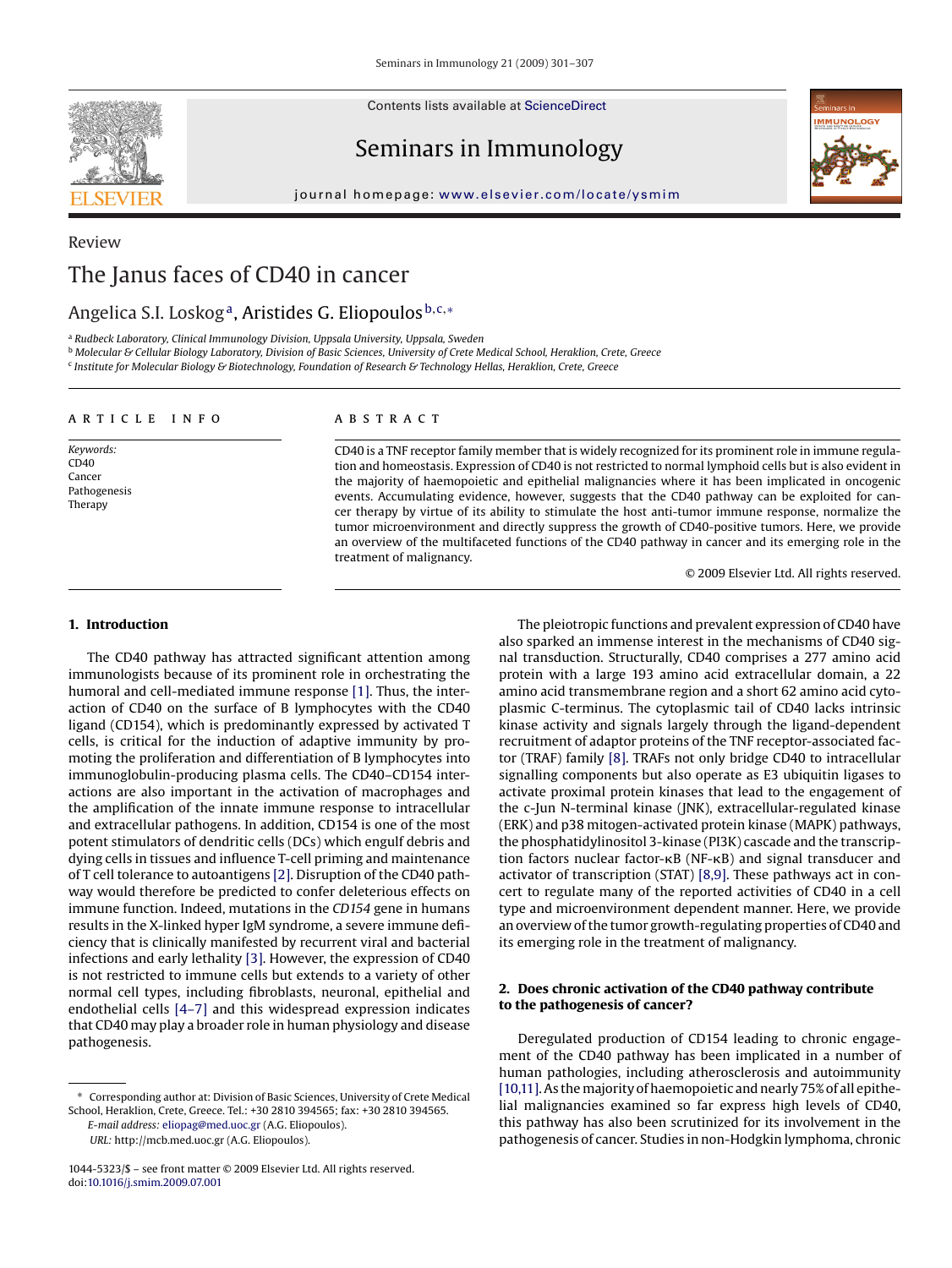<span id="page-1-0"></span>lymphocytic leukaemia and Burkitt lymphoma have shown that these cells produce and exploit CD154 in autocrine mode to sustain their proliferation and survival, largely through the constitutive engagement of the NF--B pathway [\[12,13\]. A](#page-4-0) similar scenario may occur in solid tumors such as melanoma and carcinoma of the breast and kidney, where malignant cells have been reported to coexpress CD40 and CD154 [\[14–17\].](#page-4-0) Indeed, the presence of CD154 in melanoma correlates with a more aggressive phenotype and shorter tumor-free patient survival compared to melanomas lacking CD154 [\[14\]. I](#page-4-0)n line with these associations, sustained expression of CD154 in CD40-positive immortalized epithelial cells confers oncogenic properties *in vitro*, increasing their proliferation, motility and invasion [\[16,17\]. T](#page-4-0)he migration of human multiple myeloma cells has also been reported to increase following CD40 stimulation, an effect mediated *via* the PI3 kinase and NF--B signalling pathways [\[18\].](#page-4-0) The chronic production of CD154 in the tumor microenvironment may have additional, indirect effects on tumor growth by facilitating angiogenesis through the activation of CD40 in endothelial cells, as recently shown in a mouse model of mammary carcinogenesis [\[19\].](#page-4-0) Moreover, CD40 engagement in neutrophils signals for oxidative burst and the release of reactive oxygen species and matrix metalloproteinases which may contribute to transformation and metastatic spread [\[20\].](#page-4-0)

It is also of interest that many of the phenotypic effects of dysregulated CD40 signalling on B cells are mimicked by the expression of the viral oncogene latent membrane protein 1 (LMP1) of Epstein–Barr virus [\[21\]. S](#page-4-0)imilar to stimulated CD40, LMP1 interacts with TRAFs, activates the NF--B and MAPK pathways and promotes the proliferation of normal B lymphocytes. However, whereas CD40 requires engagement by its ligand to execute these functions, LMP1 is constitutively active by virtue of its six transmembrane domains which enable ligand-independent aggregation of the cytoplasmic C-terminus of the protein and signal activation [\[22\]. E](#page-4-0)legant studies using a chimeric LMP:CD40 molecule comprising the transmembrane domains of LMP1 fused to the cytoplasmic tail of CD40 support the notion that constitutive engagement of the CD40 pathway might contribute to malignancy. Thus, expression of the LMP:CD40 chimaera was found to promote the oncogenic transformation of immortalized fibroblasts *in vitro* [\[17\]](#page-4-0) and to induce

lymphomas when targeted to the B cell compartment of transgenic mice [\[23\].](#page-4-0)

# **3. The CD40 pathway as a key regulator of the anti-tumor immune response**

At first glance, the aforementioned observations appear to point to a positive role for the CD40 pathway in the pathogenesis of cancer. This is at odds, however, with the increased frequency of lymphomas and carcinomas in hyper-IgM syndrome patients [\[24\],](#page-4-0) indicating that the effects of CD154 on malignant growth are likely to be more complex than thought. In line with this notion, various mechanisms by which tumors deregulate the CD40 pathway to safeguard their growth have been reported. Thus, CD4<sup>+</sup> T cells from patients with chronic lymphocytic leukaemia (CLL) display impaired mobilization of CD154 upon activation *in vitro*, and the leukaemic cells suppress CD154 expression in co-cultured allogeneic T lymphocytes [\[25\].](#page-4-0) Modulation of CD154 expression by CLL cells may therefore provide a means to escape immune surveillance. Hock et al. reported that patients with hematologic malignancies such as acute myeloid leukaemia and multiple myeloma have increased levels of soluble CD40 receptor (sCD40) which reduces CD154 availability and correlates with poor patient prognosis [\[26\].](#page-4-0) Moreover, in a study of 1776 non-Hodgkin lymphoma patients and 2482 controls, enhanced risk of lymphomagenesis was found to associate with single nucleotide polymorphisms in the promoter and intronic sequences of the *CD40* gene that result in reduced expression of the receptor in dendritic cells [\[27\]. T](#page-5-0)hese findings suggest that inhibition of the CD40 pathway may impede the immune system from mounting appropriate humoral and cell-mediated responses against precancerous cells.

Indeed, the CD40 pathway has been firmly recognized as a major component of the anti-tumor immune response. Tumor-specific immunity largely relies on professional antigen-presenting cells, mainly dendritic cells (DCs), which cross-present tumor antigens to T lymphocytes and prime them for activation. Effective priming of CD8+ cytotoxic T lymphocytes (CTLs) depends on the maturation of the DCs, a process that is physiologically controlled by the



**Fig. 1.** The multiple anti-tumor properties of CD40 stimulation. (A) The engagement of CD40 on dendritic cells (DC) by CD154 expressed on CD4+ T helper (Th) lymphocytes or, in a therapeutic setting, by CD40 agonists induces intracellular signalling pathways that result in expression of cytokines and co-stimulatory molecules important for CD8<sup>+</sup> cytotoxic T lymphocyte (CTL) priming and natural killer (NK) cell function. CTL and NK cells may then target tumor cells independently of their CD40 status (see text for details). (B) CD40-positive lymphoma or carcinoma cells respond to CD154 by up-regulating components of the antigen processing and presentation machinery such as MHC, TAPs and tapasin, as well as adhesion and co-stimulatory molecules which facilitate CTL recognition and killing. CD40 ligation may also induce direct anti-proliferative and pro-apoptotic effects on some tumor cells.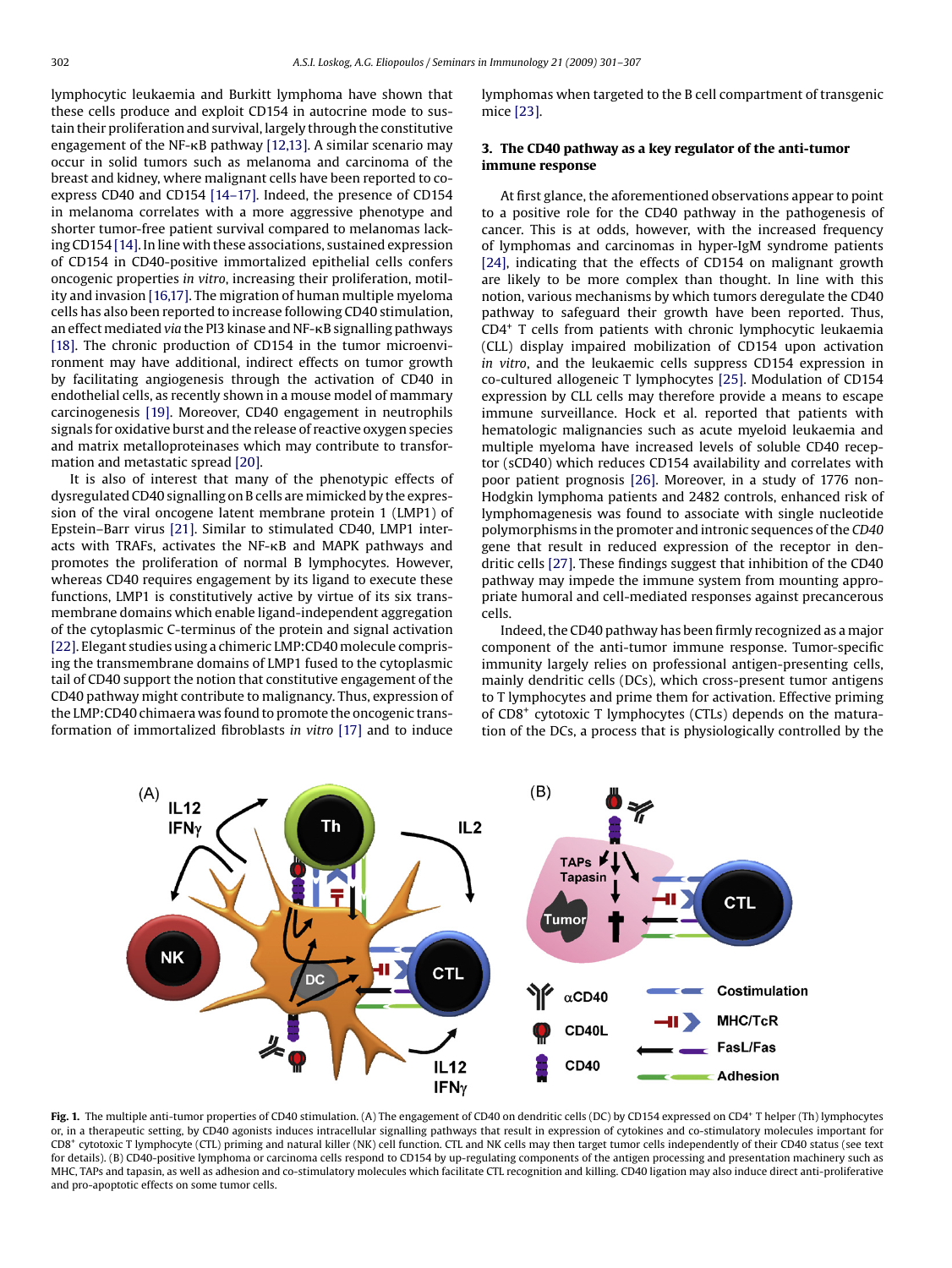engagement of CD40 on DCs with CD154 expressed on antigenstimulated CD4+ T helper cells ([Fig. 1A](#page-1-0)). CD40-stimulated DCs up-regulate antigen processing and presentation pathways and migrate to the lymph nodes to activate naïve T cells via MHC I/II and TcR engagement provided together with co-stimulation and cytokine signalling. In three seminal articles published in 1999, agonist CD40 antibodies were shown to substitute the function of CD4+ lymphocytes in murine models of T-cell–mediated immunity ([Fig. 1A](#page-1-0)), resulting in rapid expansion of CTLs that cleared established lymphomas and provided long-term protection against tumor rechallenge [\[28–30\]. T](#page-5-0)hese observations provided an explanation for the impaired tumor antigen-specific CTL activation in CD40-deficient mice [\[31\]](#page-5-0) and confirmed the key role of the CD40 pathway in the regulation of the anti-tumor immunity.

Collectively, the aforementioned observations raised the possibility of the potential exploitation of the CD40 pathway for cancer immunotherapy. Initial pre-clinical studies demonstrated that stable expression of the *CD154* gene in a small proportion of tumor cells was sufficient to stimulate a long-lasting systemic anti-tumor immune response that was dependent upon CD8<sup>+</sup> CTLs [\[32\].](#page-5-0) Other studies have used a recombinant adenovirus (RAd-CD154) to deliver CD154 either directly to tumors or to DCs in syngeneic models of chronic lymphocytic leukaemia, bladder, colorectal, prostate, lung carcinoma and melanoma. These treatments resulted in sustained tumor regression, even of weakly immunogenic or CD40-negative tumors [\[33–37\].](#page-5-0) The role of DCs in this effect was confirmed by infecting DCs *ex vivo* with RAd-CD154 and then injecting the modified cells into subcutaneous tumors. This approach not only eradicated the injected tumor nodule but also induced regression of untreated tumors in the same mouse and protected against subsequent tumor challenge [\[38\].](#page-5-0) More recently, an attenuated *Salmonella typhimurium* vaccine was utilized to deliver orally the CD154 transgene in a mouse model of B cell lymphoma. It was found that the modified bacterium induced significant protection against the development of lymphoma through the activation of DCs and the recruitment of Fas ligand-expressing tumor-infiltrating lymphocytes [\[39\].](#page-5-0) In addition to DCs, the activation of macrophages and natural killer (NK) cells appears to contribute to the *in vivo* anti-tumor effects of CD40 agonists [\[40,41\],](#page-5-0) an observation that may partly explain why CD154 therapy is also efficacious in T cell deficient mice [\[42\].](#page-5-0)

The therapeutic effects of CD154 also associate with a major reprogramming of the tumor microenvironment. Both transformed and adjacent host immune cells have been noted to produce a variety of soluble factors which favour malignant growth. Thus, the local immune response becomes polarized towards a pro-tumorigenic Th2 inflammatory function, typified by the influx of immature dendritic cells and regulatory T cells (Treg; CD4<sup>+</sup>/CD25<sup>+</sup>/Foxp3<sup>+</sup>) that display a characteristic anergic phenotype and suppress the activity of cytotoxic T lymphocytes and natural killer cells. Interestingly, intratumoral administration of CD154 has been found to reduce the levels of the Th2 cytokines IL10 and TGFß and to up-regulate the Th1 cytokines IL12 and IFN $\gamma$  with concomitant depletion of Treg and increase in mature DCs [\[35,43,44\].](#page-5-0) In addition, CD40-stimulation on endothelial cells up-regulates VCAM-1, ICAM-1 and E-selectin which facilitates lymphocyte attachment, rolling and transmigration into the inflamed site as lymphocytes express LFA-1. Monocytes and macrophages expressing Mac-1 also bind endothelial ICAM-1 and transmigrate. As a result, CD40-mediated signalling may be crucial in promoting the migration of tumor-reactive immune effector cells into the tumor tissue [\[45,46\]](#page-5-0) [\(Fig. 2\).](#page-3-0)

CD40 agonists are therefore likely to have enormous potential in cancer immunotherapy by operating normal lymphoid cells to stimulate or correct the anti-tumor immune response, irrespective of the CD40 status of the cancer cells. However, the expression of CD40 in a variety of human malignancies indicates functional outcomes that might provide additional therapeutic opportunities.

# **4. The CD40 pathway directly enhances the immunogenicity of cancer cells**

Cancer is typified by the outgrowth of poorly immunogenic cell clones which evade immune surveillance. Immunogenicity largely depends on a functional machinery that enables processing and presentation of intracellular tumor antigens by MHC class I to CD8+ CTLs. This process is elegantly orchestrated by a large multicatalytic protease complex, the immunoproteasome, and the transporters associated with antigen processing TAP1 and TAP2 which convey peptides into the endoplasmic reticulum for complex formation with MHC class I molecules. The chaperone protein tapasin also contributes to this process by promoting the assembly of the MHC class I loading complex.

Components of this machinery are frequently impaired in cancer. For example, coordinated loss of TAP and MHC class I expression occurs in a number of human malignancies including Burkitt lymphoma and cervical and lung carcinomas and limits tumor cell recognition by CD8<sup>+</sup> CTLs [47-49]. Moreover, tapasin downregulation associates with tumor progression in human melanoma [\[50\]. A](#page-5-0)dditionally, malignant cells display defects in the expression of co-stimulatory molecules which are important for CTL activation and function.

There is accumulating evidence to suggest that signalling via CD40 may re-activate the antigen-presenting functions of malignant cells and partly restore their *in vitro* recognition and killing by CTLs. Thus, CD40 ligation up-regulates the expression of cell surface markers and intracellular molecules associated with cellto-cell contact and antigen processing and presentation, such as ICAM-1, MHC class I, TAPs and tapasin, and increases CTL-mediated lysis of Burkitt lymphoma and cervical carcinoma cells expressing TAP-dependent tumor antigens [\[48,51\]](#page-5-0) [\(Fig. 1B](#page-1-0)). Stimulation of B-chronic lymphocytic leukaemia, follicular lymphoma and acute myelogenous leukaemia cells with CD154 also up-regulates ICAM-1 and the co-stimulatory molecules CD70, B7.1 and B7.2 and induces the expression of Fas, enabling leukaemic cell recognition and killing by FasL-expressing CTLs [\[52\]](#page-5-0) [\(Fig. 1B](#page-1-0)).

A recent study has described a mechanism by which CD40 stimulation restores malignant cell immunogenicity and has implicated NF-<sub>KB</sub> as a master regulator of TAP, tapasin and immunoproteasome gene expression. Thus, the activation of NF--B by CD154 was found to both stimulate the rapid *de novo* synthesis of the transcription factor IRF-1 and prime the promoters of immunoproteasome and antigen transport genes for IRF-1 mediated transactivation [\[53\].](#page-5-0) CD40 ligation therefore orchestrates a 'feed-forward' transcriptional program which ensures the coordinated and optimal induction of the expression of genes involved in antigen processing and presentation.

Signalling via CD40 may also influence immunostimulatory cytokine production in malignant cells. Thus, CD40 stimulation of Hodgkin's lymphoma and ovarian carcinoma cells increased the secretion of IL-8 and the T cell-activating cytokine IL-6. Other studies have shown that CD40 ligation of primary acute lymphoblastic leukaemia cells induces the production of macrophagederived chemokine (MDC) and thymus and activation-regulated chemokine (TARC) which serve as potent chemoattractants for the transendothelial migration of CTLs [\[54\].](#page-5-0)

Therefore, treatment of CD40-positive malignant cells with CD154 may elicit a direct anti-tumor effect by improving both the initial phase of the immune response (antigen recognition) and the effector stage (cytotoxicity and cytokine secretion) via adhesion and co-stimulatory molecule up-regulation, increased endogenous antigen presentation and cytokine synthesis.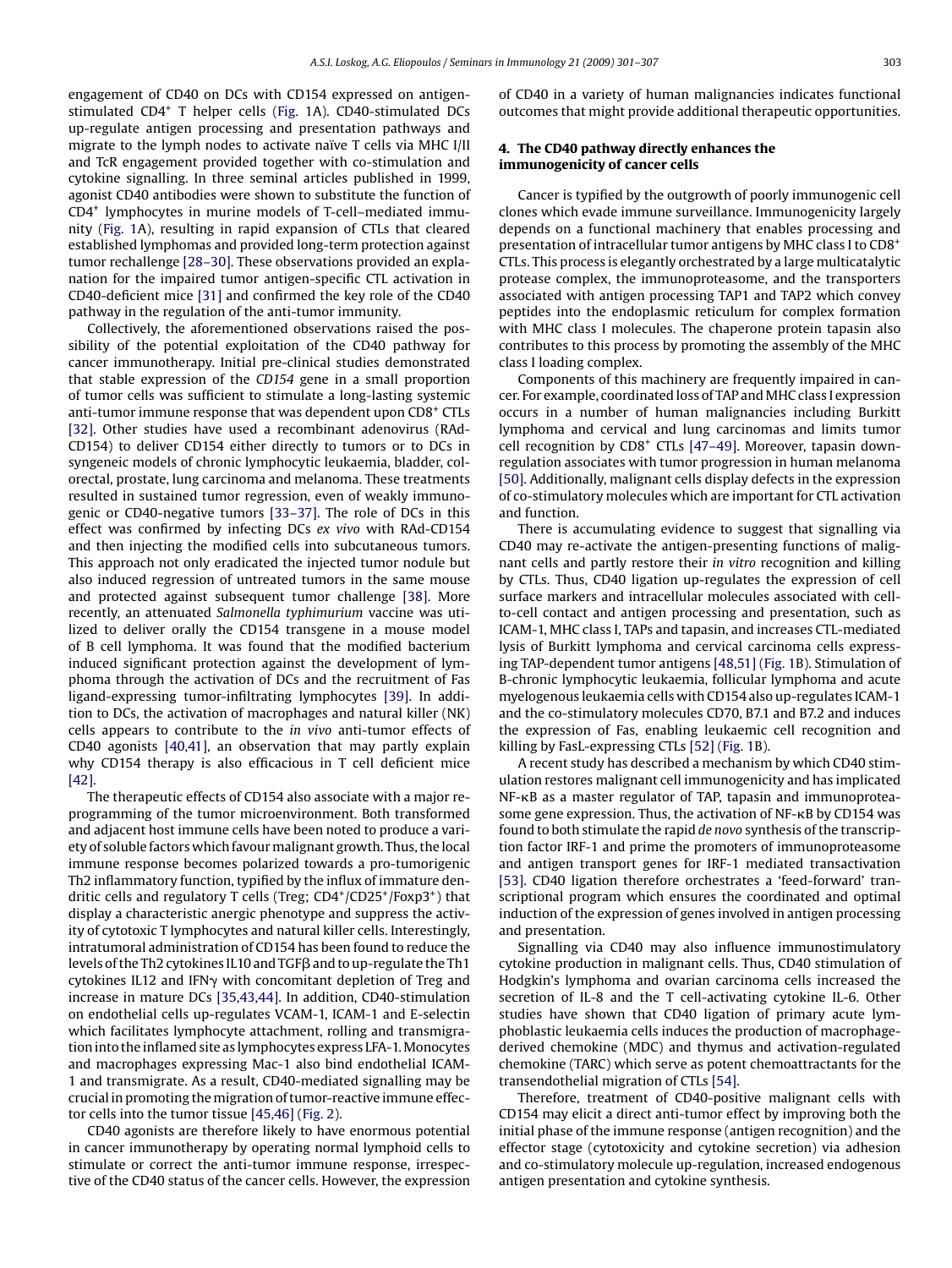<span id="page-3-0"></span>

Fig. 2. CD40 signalling in endothelial cells may assist migration of tumor-reactive immune effector cells into the malignant tissue. The engagement of CD40 expressed on endothelial cells up-regulates VCAM-1, ICAM-1 and E-selectin which facilitate lymphocyte attachment, rolling and transmigration into the inflammatory tumor microenvironment. Monocytes and macrophages expressing Mac-1 also bind endothelial ICAM-1 and transmigrate. Both T lymphocytes and macrophages have been shown to mediate many of the anti-tumor properties of CD154.

## **5. Effects of CD40 ligation on malignant cell proliferation and survival**

In addition to stimulating anti-tumor immune effects, CD40 engagement may directly influence malignant cell proliferation and survival. Thus, treatment of primary high-grade B cell lymphoma, multiple myeloma and Burkitt lymphoma cells with CD154 results in a marked decrease in proliferation both *in vitro* and in xenotransplanted mouse models [\[55–57\].](#page-5-0) Aggressive histology lymphomas also respond to CD40 ligation with sensitisation to apoptosis induced by chemotherapy, CD95/Fas engagement or serum withdrawal, an effect that has been attributed to up-regulation of pro-apoptotic gene products such as Bax and Fas, and the progressive loss of the survival protein cFLIP [\[58,59\].](#page-5-0)

In marked contrast, CD40 ligation in low-grade B cell malignancies such as follicular lymphoma, chronic lymphocytic leukaemia and hairy cell leukaemia stimulates cell proliferation [\[60\],](#page-5-0) indicating a differentiation state-dependent response to CD154. In these cells as well as in normal B lymphocytes, CD40 ligation protects from Fas-induced apoptosis by transcription-dependent and independent mechanisms. The former involves the activation of NF--B which is required for the *de novo* synthesis of cellular inhibitors of apoptosis (cIAPs), cFLIP, Bcl-xL and Bfl-1/A1 [\[61,62\]](#page-5-0) whereas the latter confers early rescue from Fas-mediated cytotoxicity through the stimulation of PI3-kinase/Akt survival signals downstream of TRAF6 [\[63\]. O](#page-5-0)ther studies have shown that whereas high (nanomolar) concentrations of recombinant CD154 suppress the proliferation of L3055 Burkitt lymphoma cells, low-level CD40 engagement by picomolar amounts of CD154 sustains growth in the same cell line [\[12\]. T](#page-4-0)herefore, CD40–CD154 interactions may function more like a rheostat than an on/off switch, with CD154 operating in a graded manner to influence the outcome of CD40 stimulation.

The functional impact of CD40 ligation in solid tumors was addressed by early reports demonstrating that treatment of bladder, ovarian and skin carcinomas and melanomas with recombinant soluble CD154 results in inhibition of malignant cell proliferation *in vitro* [\[15,64,65\]](#page-4-0) and in xenotransplanted mouse models [\[66,67\].](#page-5-0) Similar to the 'death receptors' of the TNF family, namely TNF receptor-1, Fas and TRAIL receptors, CD40 ligation stimulates the parallel induction of two competing pathways that influence carcinoma cell survival *versus* death. Thus, the pro-apoptotic effects of CD154 on ovarian, cervical, breast and bladder tumor cell lines are revealed upon disruption of the PI3 kinase/mTOR and ERK signalling pathways [\[68\]](#page-5-0) or inhibitors of *de novo* protein synthesis [\[51,69\].](#page-5-0) Importantly, chemotherapeutic agents used in the oncological armamentarium, such as 5-fluorouracil, mitomycin C and etoposide, mimic protein synthesis inhibition and enhance the susceptibility of carcinoma cells to CD154-mediated killing [\[42,51\]. T](#page-5-0)he cytoplasmic tail of CD40 lacks a 'death domain' which typifies the cytotoxic receptors of the TNF family and the nature of the CD40 triggered apoptotic pathway is currently inconclusive. Some studies have implicated an autocrine/paracrine mechanism involving production of death ligands capable of inducing caspase-8 dependent carcinoma cell death [\[66,70–72\]](#page-5-0) whereas a more recent report has shown that CD40-mediated apoptosis occurs via a TRAF3-JNK pathway that promotes caspase-9 activation [\[73\].](#page-5-0) Irrespective of the precise mechanism by which CD154 stimulates apoptosis in carcinoma cells, the finding that normal epithelial cells are spared of this cytotoxic effect [74] further highlights the therapeutic potential of the CD40 pathway in solid tumors.

### **6. CD40-directed therapies to treat human cancer**

Various human malignancies have been treated with CD40 directed therapies in a total of six published clinical trials with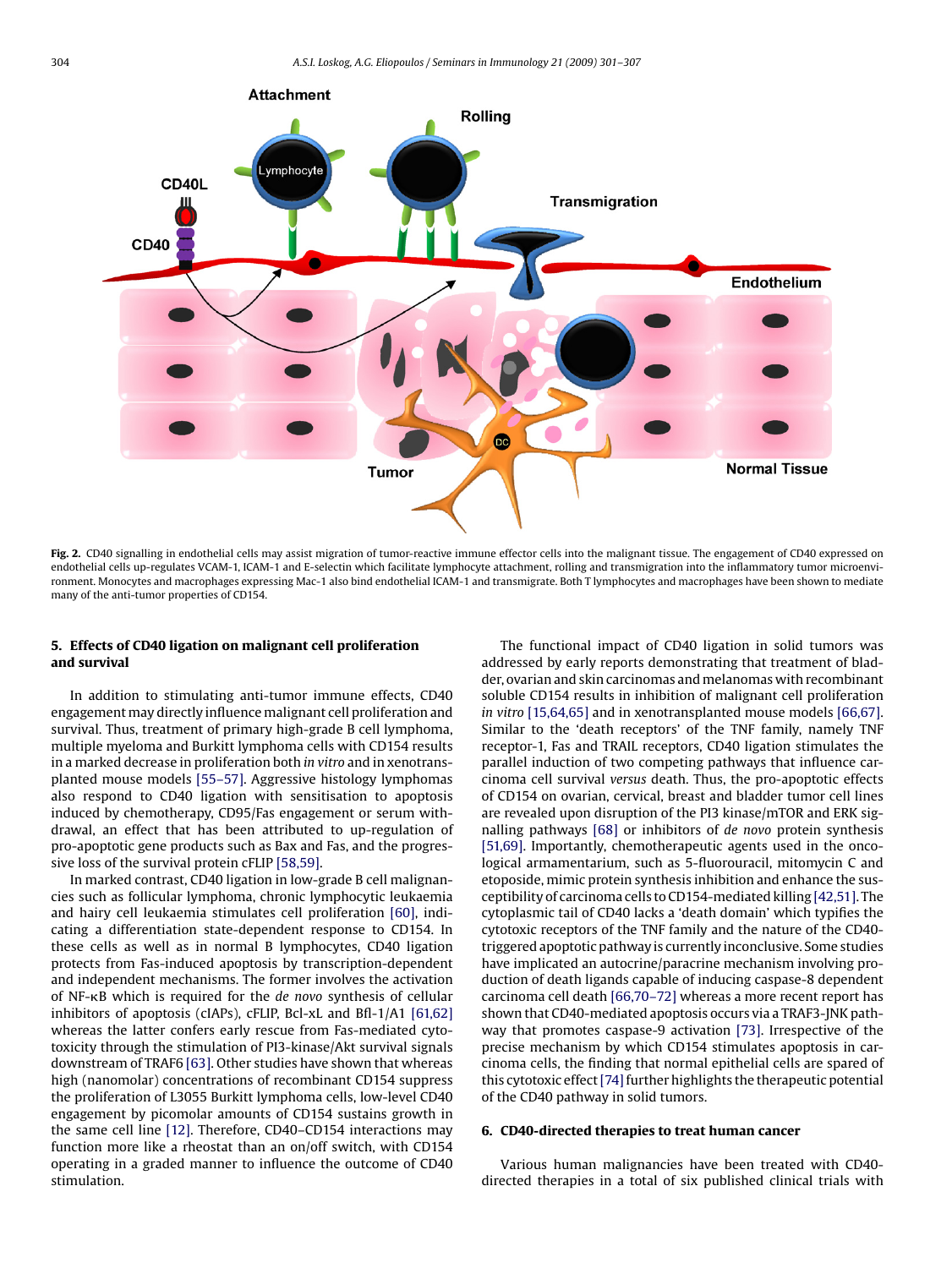<span id="page-4-0"></span>several others being in progress, according to the trial registration site at the National Institutes of Health (*clinicaltrials.gov*). The first published study was performed on patients with B-CLL. *Ex vivo* RAd-CD154-transduced autologous B-CLL cells were administered intravenously to 11 patients and were found to be well tolerated although the patients developed transient flu-like symptoms and less common side effects such as increased transaminase levels. Importantly however, this treatment led to a significant decrease in leukaemic cell count and lymph node size which associated with elevated number of total circulating T cells and CD4<sup>+</sup> and CD8+ subsets [\[75\]. I](#page-5-0)n another trial, a subcutaneous vaccine consisting of *ex vivo* generated CLL tumors expressing CD154 and IL2 was evaluated in 9 B-CLL patients. Observed side effects included local pain, redness and swelling at the injection site. Three patients had more than 50% reduction of engaged lymph nodes within 12 weeks and 8 patients had stable disease after 6–23 months [\[76\].](#page-5-0) The same approach was applied in 10 patients with acute leukaemia (pre-B-ALL and AML), observing a 90% 5-year survival [\[77\]. T](#page-5-0)umor vaccines mixed with a bystander cell line expressing CD154 and GM-CSF were given intradermally to patients with stage IV disease (melanoma *n* = 13, renal cell carcinoma *n* = 4, mantel cell lymphoma  $n = 4$ , sarcoma  $n = 3$ , small cell lung cancer  $n = 1$ , lung cancer  $n = 1$ ). No other toxicity than mild erythema and induration at the vaccine injection site was seen. The majority of patients had stable disease at 3 months follow-up, five of whom were still alive 2 years post-vaccination [\[78\].](#page-5-0)

In a clinical trial published in 2001, recombinant soluble CD154 was administered subcutaneously to patients with advanced solid tumors or non-Hodgkin's lymphoma. Interestingly, one patient with a severe pharyngeal cancer showed complete response and remained disease-free for 2 years following entry into the trial and another patient had a partial response [\[79\]. P](#page-6-0)hase I clinical trials using the agonist CD40 antibodies CP-870,893 and SGN-40 have also demonstrated anti-tumor efficacy particularly in melanoma and non-Hodgkin's lymphoma patients, respectively [\[80,81\].](#page-6-0) A most encouraging observation from these early studies has been the absence of major toxicity and other side effects, in light of understandable concerns regarding possible autoimmune or oncogenic activities mediated by CD40 activation. Although the clinical application of CD40 agonists has achieved objective anti-tumor responses, it is likely that the greatest potential for these agents will be in combination with conventional (e.g. 5FU) or novel modalities (e.g. oncolytic viruses) which display enhanced efficacy in pre-clinical animal models [\[42,82\].](#page-5-0)

#### **7. Conclusive remarks**

The CD40 pathway holds promise as a novel therapy for advanced human malignancies. The therapeutic potential of CD40 agonists is highlighted by the multiple anti-tumor activities they could exert and include: (a) the stimulation of host antigenpresenting cells which orchestrate the induction of CTL and natural killer cell responses; (b) the activation of antigen-presenting functions in malignant cells; (c) the normalization of the tumor microenvironment and (d) the activation of direct anti-growth signals in CD40-positive tumors. The CD40 pathway therefore provides an opportunity to muster a variety of anti-cancer approaches in one therapy and, in combination with other modalities, offers an attractive option for clinical trials. Early clinical studies have confirmed that CD40 therapies are well tolerated and associate with anti-tumor activity. Exactly which patient cohorts could benefit most from CD40-directed therapies requires careful evaluation, particularly in light of the 'Janus' potential of the CD40 pathway to confer oncogenic properties when chronically engaged. A better understanding of the multifaceted biological properties of CD40

will undoubtedly encourage the design of novel and more effective therapeutic strategies for human cancer.

#### **Acknowledgments**

This work was supported by the European Commission research program *Apotherapy* (EC contract number 037344) to A.G.E and A.L., the European Commission program *INFLA-CARE* (EC contract number 223151) to A.G.E and an Association for Cancer Research (AICR, UK) grant to A.G.E.

#### **References**

- [1] Elgueta R, Benson MJ, de Vries VC, Wasiuk A, Guo Y, Noelle RJ. Molecular mechanism and function of CD40/CD154 engagement in the immune system. Immunol Rev 2009;229(1):152–72.
- [2] O'Sullivan B, Thomas R. CD40 and dendritic cell function. Crit Rev Immunol 2003;23(1–2):83–107.
- [3] Callard RE, Armitage RJ, Fanslow WC, Spriggs MK. CD40 ligand and its role in X-linked hyper-IgM syndrome. Immunol Today 1993;14:559–64.
- [4] Zhang Y, Cao HJ, Graf B, Meekins H, Smith TJ, Phipps RP. CD40 engagement up-regulates cyclooxygenase-2 expression and prostaglandin E2 production in human lung fibroblasts. J Immunol 1998;160(3):1053–7.
- [5] Tan J, Town T, Mori T, Obregon D, Wu Y, DelleDonne A, et al. CD40 is expressed and functional on neuronal cells. EMBO J 2002;21(4):643–52.
- [6] Young LS, Eliopoulos AG, Gallagher NJ, Dawson CW. CD40 and epithelial cells: across the great divide. Immunol Today 1998;19(11):502–5.
- [7] Hollenbaugh D, Mischel-Petty N, Edwards CP, Simon JC, Denfeld RW, Kiener PA, et al. Expression of functional CD40 by vascular endothelial cells. J Exp Med 1995;182(1):33–40.
- [8] Bishop GA, Moore CR, Xie P, Stunz LL, Kraus ZJ. TRAF proteins in CD40 signaling. Adv Exp Med Biol 2007;597:131–51.
- [9] Eliopoulos AG. "Make and brake" in signaling. Science 2008;321(5889):648–9.
- [10] Phipps RP. Atherosclerosis: the emerging role of inflammation and the CD40–CD40 ligand system. Proc Natl Acad Sci USA 2000;97(13):6930–2.
- [11] Noelle RJ, Mackey M, Foy T, Buhlmann J, Burns C. CD40 and its ligand in autoimmunity. Ann NY Acad Sci 1997;815:384–91.
- [12] Challa A, Eliopoulos AG, Holder MJ, Burguete AS, Pound JD, Chamba A, et al. Population depletion activates autonomous CD154-dependent survival in biopsylike Burkitt lymphoma cells. Blood 2002;99(9):3411–8.
- [13] Pham LV, Tamayo AT, Yoshimura LC, Lo P, Terry N, Reid PS, et al. A CD40 Signalosome anchored in lipid rafts leads to constitutive activation of NF-kappaB and autonomous cell growth in B cell lymphomas. Immunity 2002;16(1):37–50.
- [14] van den Oord JJ, Maes A, Stas M, Nuyts J, Battocchio S, Kasran A, et al. CD40 is a prognostic marker in primary cutaneous malignant melanoma. Am J Pathol 1996;149(6):1953–61.
- [15] Tong AW, Papayoti MH, Netto G, Armstrong DT, Ordonez G, Lawson JM, et al. Growth-inhibitory effects of CD40 ligand (CD154) and its endogenous expression in human breast cancer. Clin Cancer Res 2001;7(3):691–703.
- [16] Bussolati B, Russo S, Deambrosis I, Cantaluppi V, Volpe A, Ferrando U, et al. Expression of CD154 on renal cell carcinomas and effect on cell proliferation, motility and platelet-activating factor synthesis. Int J Cancer 2002;100(6):654–61.
- [17] Baxendale AJ, Dawson CW, Stewart SE, Mudaliar V, Reynolds G, Gordon J, et al. Constitutive activation of the CD40 pathway promotes cell transformation and neoplastic growth. Oncogene 2005;24(53):7913–23.
- [18] Tai YT, Podar K, Mitsiades N, Lin B, Mitsiades C, Gupta D, et al. CD40 induces human multiple myeloma cell migration via phosphatidylinositol 3 kinase/AKT/NF-kappa B signaling. Blood 2003;101(7):2762–9.
- [19] Chiodoni C, Iezzi M, Guiducci C, Sangaletti S, Alessandrini I, Ratti C, et al. Triggering CD40 on endothelial cells contributes to tumor growth. J Exp Med 2006;203(11):2441–50.
- [20] Vanichakarn P, Blair P, Wu C, Freedman JE, Chakrabarti S. Neutrophil CD40 enhances platelet-mediated inflammation. Thromb Res 2008;122(3):346–58.
- [21] Stunz LL, Busch LK, Munroe ME, Sigmund CD, Tygrett LT, Waldschmidt TJ, et al. Expression of the cytoplasmic tail of LMP1 in mice induces hyperactivation of B lymphocytes and disordered lymphoid architecture. Immunity 2004;21(2):255–66.
- [22] Eliopoulos AG, Young LS. LMP1 structure and signal transduction. Semin Cancer Biol 2001;11(6):435–44.
- [23] Homig-Holzel C, Hojer C, Rastelli J, Casola S, Strobl LJ, Muller W, et al. Constitutive CD40 signaling in B cells selectively activates the noncanonical NF-kappaB pathway and promotes lymphomagenesis. J Exp Med 2008;205(6):1317–29.
- [24] Hayward AR, Levy J, Facchetti F, Notarangelo L, Ochs HD, Etzioni A, et al. Cholangiopathy and tumours of the pancreas, liver and biliary tree in boys with X-linked immunodeficiency with hyper-IgM. J Immunol 1997;158:977–83.
- [25] Cantwell M, Hua T, Pappas J, Kipps TJ. Acquired CD40-ligand deficiency in chronic lymphocytic leukemia. Nat Med 1997;3(9):984–9.
- [26] Hock BD, McKenzie JL, Patton NW, Drayson M, Taylor K, Wakeman C, et al. Circulating levels and clinical significance of soluble CD40 in patients with hematologic malignancies. Cancer 2006;106(10):2148–57.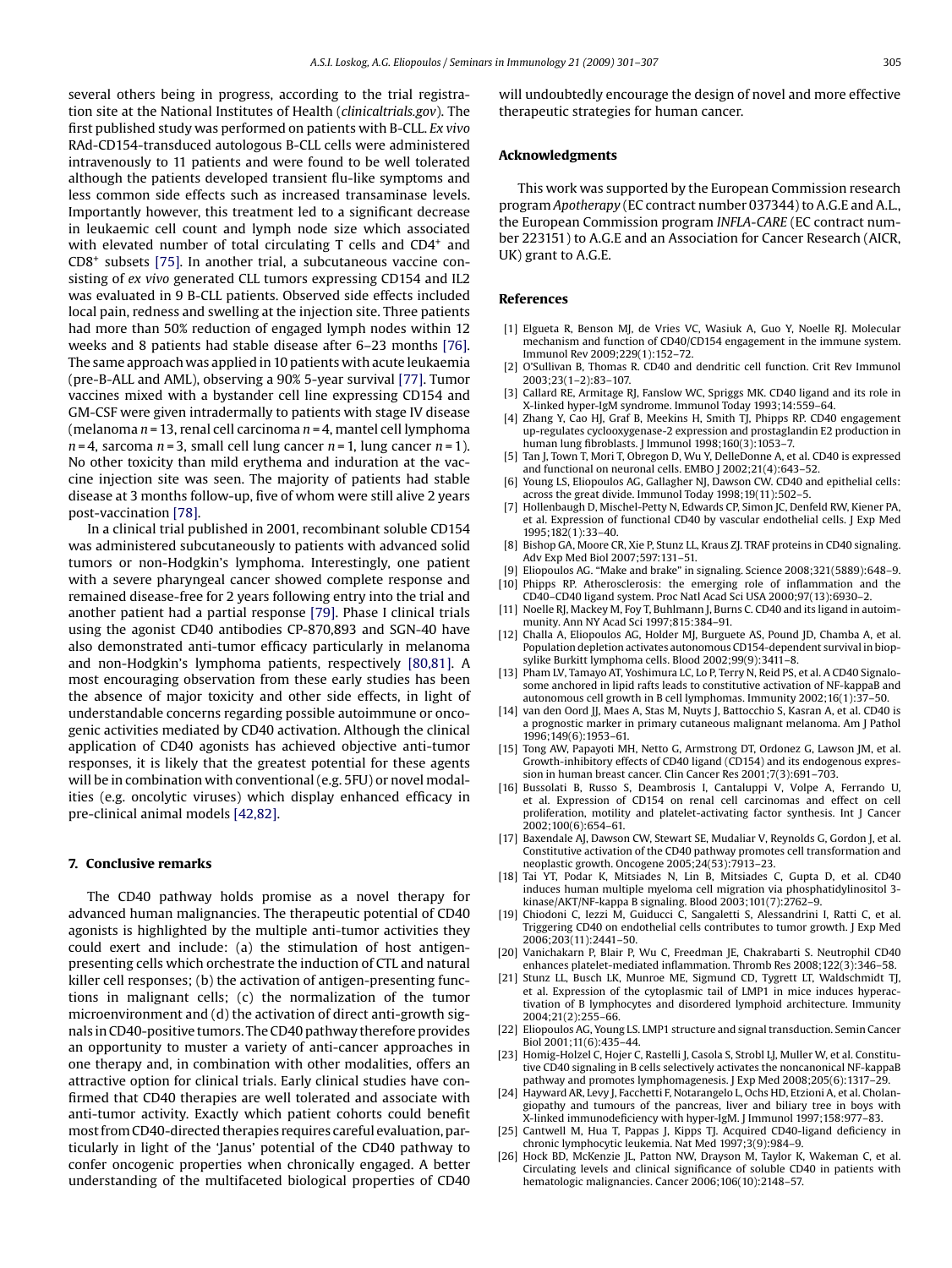- <span id="page-5-0"></span>[27] Skibola CF, Nieters A, Bracci PM, Curry JD, Agana L, Skibola DR, et al. A functional TNFRSF5 gene variant is associated with risk of lymphoma. Blood 2008;111(8):4348–54.
- [28] French RR, Chan HTC, Tutt AL, Glennie MJ. CD40 antibody evokes a cytotoxic T-cell response that eradicates lymphoma and bypasses T cell help. Nat Med  $1999.5.38 - 53$
- [29] Diehl L, den Boer AT, Schoenberger SP, van der Voort EI, Schumacher TN, Melief CJ, et al. CD40 activation *in vivo* overcomes peptide-induced peripheral cytotoxic T-lymphocyte tolerance and augments anti-tumor vaccine efficacy. Nat Med 1999;5(7):774–9.
- [30] Sotomayor EM, Borrello I, Tubb E, Rattis FM, Bien H, Lu Z, et al. Conversion of tumor-specific CD4+ T-cell tolerance to T-cell priming through *in vivo* ligation of CD40. Nat Med 1999;5(7):780–7.
- [31] Mackey MF, Gunn JR, Maliszewski C, Kikutani H, Noelle RJ, Barth RJ. Protective immunity induced by tumor vaccines requires interaction between CD40 and its ligand, CD154. Cancer Res 1997;57(13):2569–74.
- [32] Grossmann ME, Brown MP, Brenner MK. Antitumor responses induced by transgenic expression of CD40 ligand. Hum Gene Ther 1997;8(16):1935–43.
- [33] Kato K, Cantwell MJ, Sharma S, Kipps TJ. Gene transfer of CD40-ligand induces autologous immune recognition of chronic lymphocytic leukemia B cells. J Clin Invest 1998;101(5):1133–41.
- [34] Kikuchi T, Crystal RG. Anti-tumor immunity induced by *in vivo* adenovirus vector-mediated expression of CD40 ligand in tumor cells. Hum Gene Ther 1999;10:1375–87.
- [35] Sun Y, Peng D, Lecanda J, Schmitz V, Barajas M, Qian C, et al. In vivo gene transfer of CD40 ligand into colon cancer cells induces local production of cytokines and chemokines, tumor eradication and protective antitumor immunity. Gene Ther 2000;7(17):1467–76.
- [36] Dzojic H, Loskog A, Totterman TH, Essand M. Adenovirus-mediated CD40 ligand therapy induces tumor cell apoptosis and systemic immunity in the TRAMP-C2 mouse prostate cancer model. Prostate 2006;66(8):831–8.
- [37] Loskog A, Bjorkland A, Brown MP, Korsgren O, Malmstrom PU, Totterman TH. Potent antitumor effects of CD154 transduced tumor cells in experimental bladder cancer. J Urol 2001;166(3):1093–7.
- [38] Kikuchi T, Moore MAS, Crystal RG. Dendritic cells modified to express CD40 ligand elicit therapeutic immunity against pre-existing murine tumors. Blood 2000;96:91–9.
- [39] Urashima M, Suzuki H, Yuza Y, Akiyama M, Ohno N, Eto Y. An oral CD40 ligand gene therapy against lymphoma using attenuated *Salmonella typhimurium*. Blood 2000;95(4):1258–63.
- [40] Turner JG, Rakhmilevich AL, Burdelya L, Neal Z, Imboden M, Sondel PM, et al. Anti-CD40 antibody induces antitumor and antimetastatic effects: the role of NK cells. J Immunol 2001;166(1):89–94.
- [41] Lum HD, Buhtoiarov IN, Schmidt BE, Berke G, Paulnock DM, Sondel PM, et al. In vivo CD40 ligation can induce T-cell-independent antitumor effects that involve macrophages. J Leukoc Biol 2006;79(6):1181–92.
- [42] Vardouli L, Lindqvist C, Vlahou K, Loskog AS, Eliopoulos AG. Adenovirus delivery of human CD40 ligand gene confers direct therapeutic effects on carcinomas. Cancer Gene Ther; in press.
- [43] Loskog A, Dzojic H, Vikman S, Ninalga C, Essand M, Korsgren O, et al. Adenovirus CD40 ligand gene therapy counteracts immune escape mechanisms in the tumor microenvironment. J Immunol 2004;172(11):7200–5.
- [44] Loskog AS, Fransson ME, Totterman TT. AdCD154 gene therapy counteracts T regulatory cells and cures aggressive tumors in an orthotopic bladder cancer model. Clin Cancer Res 2005;11(24 Pt 1):8816–21.
- [45] Kotowicz K, Dixon GL, Klein NJ, Peters MJ, Callard RE. Biological function of CD40 on human endothelial cells: costimulation with CD40 ligand and interleukin-4 selectively induces expression of vascular cell adhesion molecule-1 and P-selectin resulting in preferential adhesion of lymphocytes. Immunology 2000;100(4):441–8.
- [46] Li G, Sanders JM, Bevard MH, Sun Z, Chumley JW, Galkina EV, et al. CD40 ligand promotes Mac-1 expression, leukocyte recruitment, and neointima formation after vascular injury. Am J Pathol 2008;172(4):1141–52.
- [47] Cromme FV, Airey J, Heemels MT, Ploegh HL, Keating PJ, Stern PL, et al. Loss of transporter protein, encoded by the TAP-1 gene, is highly correlated with loss of HLA expression in cervical carcinomas. J Exp Med 1994;179(1):335–40.
- [48] Khanna R, Cooper L, Kienzle N, Moss DJ, Burrows SR, Khanna KK. Engagement of CD40 antigen with soluble CD40 ligand up-regulates peptide transporter expression and restores endogenous processing function in Burkitt's lymphoma cells. J Immunol 1997;159(12):5782–5.
- [49] Lou Y, Vitalis TZ, Basha G, Cai B, Chen SS, Choi KB, et al. Restoration of the expression of transporters associated with antigen processing in lung carcinoma increases tumor-specific immune responses and survival. Cancer Res 2005;65(17):7926–33.
- [50] Dissemond J, Kothen T, Mors J, Weimann TK, Lindeke A, Goos M, et al. Downregulation of tapasin expression in progressive human malignant melanoma. Arch Dermatol Res 2003;295(2):43–9.
- [51] Hill SC, Youde SJ, Man S, Teale GR, Baxendale AJ, Hislop A, et al. Activation of CD40 in cervical carcinoma cells facilitates CTL responses and augments chemotherapy-induced apoptosis. J Immunol 2005;174(1):41–50.
- [52] Donepudi M, Quach DD, Mokyr MB. Signaling through CD40 enhances cytotoxic T lymphocyte generation by CD8+ T cells from mice bearing large tumors. Cancer Immunol Immunother 1999;48(2-3):153–64.
- [53] Moschonas A, Kouraki M, Knox PG, Thymiakou E, Kardassis D, Eliopoulos AG. CD40 induces antigen transporter and immunoproteasome gene expression in carcinomas via the coordinated action of NF-kappaB and of NF-kappaB-

mediated de novo synthesis of IRF-1. Mol Cell Biol 2008;28(20):6208–22.

- [54] Ghia P, Transidico P, Veiga JP, Schaniel C, Sallusto F, Matsushima K, et al. Chemoattractants MDC and TARC are secreted by malignant B-cell precursors following CD40 ligation and support the migration of leukemia-specific T cells. Blood 2001;98(3):533–40.
- [55] Funakoshi S, Longo DL, Beckwith M, Conley DK, Tsarfaty G, Tsarfaty I, et al. Inhibition of human B-cell lymphoma growth by CD40 stimulation. Blood 1994;83(10):2787–94.
- [56] Henriquez NV, Floettmann E, Salmon M, Rowe M, Rickinson AB. Differential responses to CD40 ligation among Burkitt lymphoma lines that are uniformly responsive to Epstein–Barr virus Latent Membrane Protein 1. J Immunol 1999;162:3298–307.
- [57] Baker MP, Eliopoulos AG, Young LS, Armitage RJ, Gregory CD, Gordon J. Prolonged phenotypic, functional and molecular changes in group I Burkitt lymphoma cells on short term exposure to CD40 ligand. Blood 1998;92:2830–43.
- [58] Szocinski JL, Khaled AR, Hixon J, Halverson D, Funakoshi S, Fanslow WC, et al. Activation-induced cell death of aggressive histology lymphomas by CD40 stimulation: induction of bax. Blood  $2002;100(1):217-23$ .
- [59] Chu P, Deforce D, Pedersen IM, Kim Y, Kitada S, Reed JC, et al. Latent sensitivity to Fas-mediated apoptosis after CD40 ligation may explain activity of CD154 gene therapy in chronic lymphocytic leukemia. Proc Natl Acad Sci USA 2002;99(6):3854–9.
- [60] Andersen NS, Larsen JK, Christiansen J, Pedersen LB, Christophersen NS, Geisler CH, et al. Soluble CD40 ligand induces selective proliferation of lymphoma cells in primary mantle cell lymphoma cell cultures. Blood 2000;96:2219–25.
- [61] Lee HH, Dadgostar H, Cheng Q, Shu J, Cheng G. NF-kappaB-mediated upregulation of Bcl-x and Bfl-1/A1 is required for CD40 survival signaling in B lymphocytes. Proc Natl Acad Sci USA 1999;96(16):9136–41.
- [62] Hennino A, Berard M, Krammer PH, Defrance T. FLICE-inhibitory protein is a key regulator of germinal center B cell apoptosis. J Exp Med 2001;193(4):447–58.
- [63] Benson RJ, Hostager BS, Bishop GA. Rapid CD40-mediated rescue from CD95induced apoptosis requires TNFR-associated factor-6 and PI3K. Eur J Immunol 2006;36(9):2535–43.
- [64] Eliopoulos AG, Dawson CW, Mosialos G, Floettmann JE, Rowe M, Armitage RJ, et al. CD40-induced growth inhibition in epithelial cells is mimicked by Epstein–Barr virus-encoded LMP1: involvement of TRAF3 as a common mediator. Oncogene 1996;13:2243–54.
- [65] von Leoprechting A, van der Bruggen P, Pahl HL, Aruffo A, Simon JC. Stimulation of CD40 on immunogenic human malignant melanomas augments their cytotoxic T lymphocyte-mediated lysis and induces apoptosis. Cancer Res 1999;59(6):1287–94.
- [66] Ghamande S, Hylander BL, Oflazoglu E, Lele S, Fanslow W, Repasky EA. Recombinant CD40 ligand therapy has significant antitumor effects on CD40-positive ovarian tumor xenografts grown in SCID mice and demonstrates an augmented effect with cisplatin. Cancer Res 2001;61(20):7556–62.
- [67] Hirano A, Longo DL, Taub DD, Ferris DK, Young LS, Eliopoulos AG, et al. Inhibition of human breast carcinoma growth by a soluble recombinant human CD40 ligand. Blood 1999;93(9):2999–3007.
- [68] Davies CC, Mason J, Wakelam MJ, Young LS, Eliopoulos AG. Inhibition of phosphatidylinositol 3-kinase- and ERK MAPK-regulated protein synthesis reveals the pro-apoptotic properties of CD40 ligation in carcinoma cells. J Biol Chem 2004;279(2):1010–9.
- [69] Hess S, Engelmann H. A novel function of CD40: induction of cell death in transformed cells. J Exp Med 1996;183:159–67.
- [70] Eliopoulos AG, Davies C, Knox PG, Gallagher NJ, Afford SC, Adams DH, et al. CD40 induces apoptosis in carcinoma cells through activation of cytotoxic ligands of the tumor necrosis factor superfamily. Mol Cell Biol 2000;20(15):5503–15.
- [71] Grell M, Zimmermann G, Gottfried E, Chen C-M, Grunwald U, Huang DCS, et al. Induction of cell death by tumour necrosis factor (TNF) receptor 2, CD40 and CD30: a role for TNF-R1 activation by endogenous membrane-anchored TNF. EMBO J 1999;18:3034–43.
- [72] Afford SC, Ahmed-Choudhury J, Randhawa S, Russell C, Youster J, Crosby HA, et al. CD40 activation induces apoptosis in cultured human hepatocytes via induction of cell surface Fas ligand expression and amplifies Fas-mediated hepatocyte death during allograft rejection. J Exp Med 1999;189:441–6.
- [73] Georgopoulos NT, Steele LP, Thomson MJ, Selby PJ, Southgate J, Trejdosiewicz LK. A novel mechanism of CD40-induced apoptosis of carcinoma cells involving TRAF3 and JNK/AP-1 activation. Cell Death Differ 2006;13(10):1789–801.
- [74] Bugajska U, Georgopoulos NT, Southgate J, Johnson PW, Graber P, Gordon J, et al. The effects of malignant transformation on susceptibility of human urothelial cells to CD40-mediated apoptosis. J Natl Cancer Inst 2002;94(18):1381–95.
- [75] Wierda WG, Cantwell MJ, Woods SJ, Rassenti LZ, Prussak CE, Kipps TJ. CD40-ligand (CD154) gene therapy for chronic lymphocytic leukemia. Blood 2000;96(9):2917–24.
- [76] Biagi E, Rousseau R, Yvon E, Schwartz M, Dotti G, Foster A, et al. Responses to human CD40 ligand/human interleukin-2 autologous cell vaccine in patients with B-cell chronic lymphocytic leukemia. Clin Cancer Res 2005;11(19 Pt 1):6916–23.
- [77] Rousseau RF, Biagi E, Dutour A, Yvon ES, Brown MP, Lin T, et al. Immunotherapy of high-risk acute leukemia with a recipient (autologous) vaccine expressing transgenic human CD154 and IL-2 after chemotherapy and allogeneic stem cell transplantation. Blood 2006;107(4):1332–41.
- [78] Dessureault S, Noyes D, Lee D, Dunn M, Janssen W, Cantor A, et al. A phase-I trial using a universal GM-CSF-producing and CD154-expressing bystander cell line (GM.CD154) in the formulation of autologous tumor cell-based vaccines for cancer patients with stage IV disease. Ann Surg Oncol 2007;14(2):869–84.